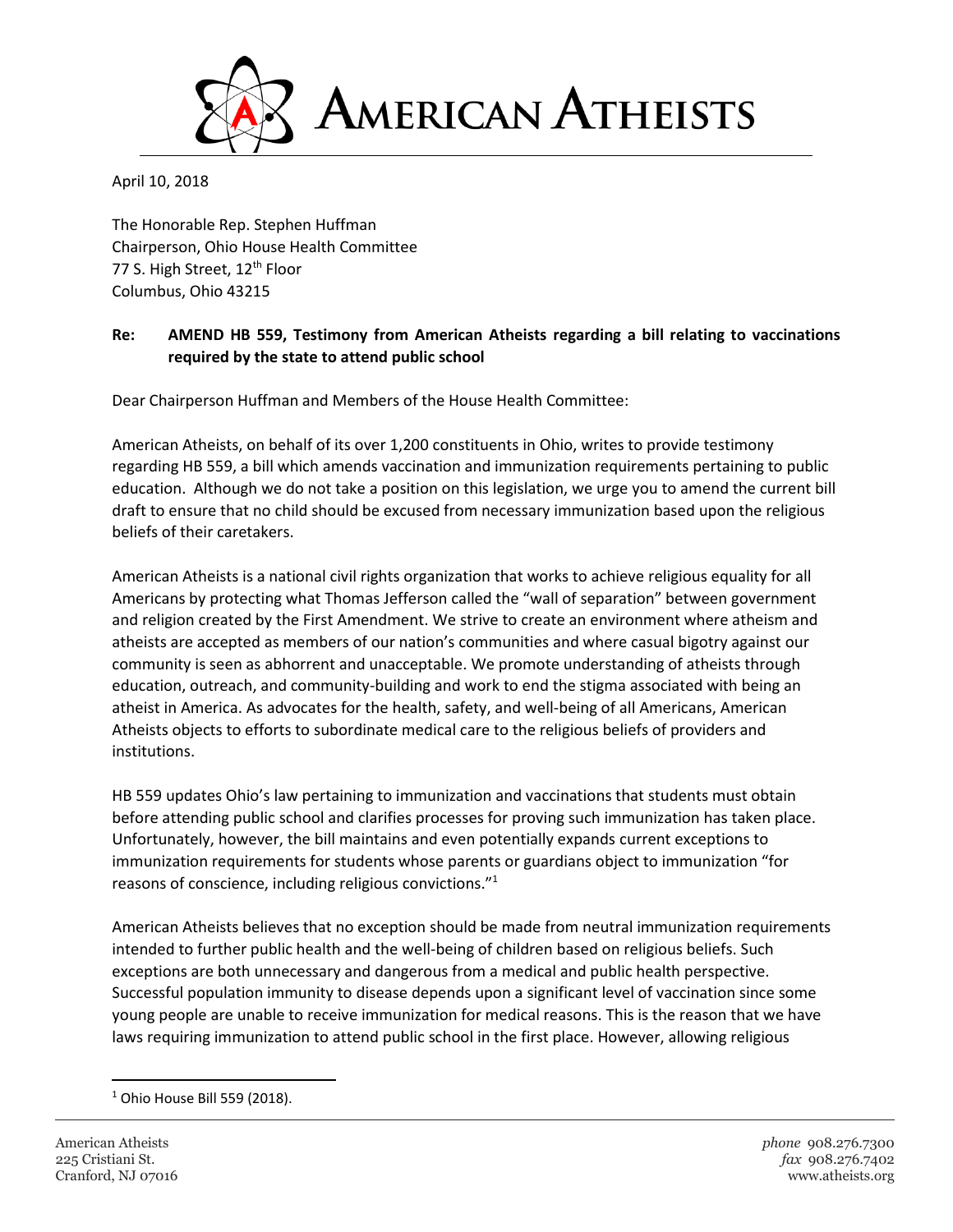exceptions needlessly puts these youth (as well as the youth who are not receiving vaccination due to the religious exception) at risk.

These religious exceptions put individuals at significant risk for contracting potentially debilitating and deadly infectious diseases. Children exempt from immunization requirements are more than 35 times more likely to contract measles<sup>2</sup> and nearly 6 times more likely to contract pertussis,<sup>3</sup> compared to immunized children. History illustrates that outbreaks are often common in communities that are unsupportive of vaccinations. For example, measles is one vaccine-preventable disease that has plagued multiple religious communities known to be either hesitant to vaccinate or completely against vaccination.<sup>4</sup> However, lawmakers have a responsibility to protect all youth, regardless of their religion or lack thereof. No young person should be subject to harm or illness based on the religious beliefs of their caretakers or their classmates.

We urge you to remove these religious exceptions to immunization from the bill and from current Ohio law. As the US Supreme Court has made clear, "The right to practice religion freely does not include liberty to expose the community or child communicable disease, or the latter to ill health or death…. Parents may be free to become martyrs themselves. But it does not follow they are free, in identical circumstances, to make martyrs of their children before they reached the age of full and legal discretion when they can make that choice for themselves."<sup>5</sup>

We applaud the bill's requirement that school districts or preschool programs include the percentage of students immunized against various diseases, the percentage that are not, and the number that are excepted due to reasons of conscience. This requirement will allow the Ohio Department of Education to develop statistics regarding the percentage of Ohio students that receive necessary immunizations and the percent that do not. This will enable public health researchers to understand the scope of immunization protection within the state, help target public health goals, and provide an indication if the rate of immunization dips below recommended levels.

 $\overline{\phantom{a}}$ 

<sup>2</sup> Salmon DA, Haber M, Gangarosa EJ, Phillips L, Smith NJ, Chen RT. *Health consequences of religious and philosophical exemptions from immunization laws: individual and societal risk of measles*. JAMA.1999;282:47-53. 3 Feikin DR, Lezotte DC, Hamman RF, Salmon DA, Chen RT, and Hoffman RE. *Individual and Community Risks of Measles and Pertussis Associated With Personal Exemptions to Immunization*. JAMA 2007;284:3145-3150. 4 *See, e.g.,* Genes, N. (June 20, 2006). *Measles in Boston: Collision of Church and State, Science and Journalism*. Medgadget. Retrieved from http://medgadget.com/2006/06/measles\_in\_bost.html; WebMD. (August 1, 2006). *Vaccination Fear Causes Measles Spate*. CBS News. Retrieved from http://www.cbsnews.com/2100-500368\_162- 1857987.html.

<sup>5</sup> *Prince v. Massachusetts*, 321 U.S. 158 (1944).